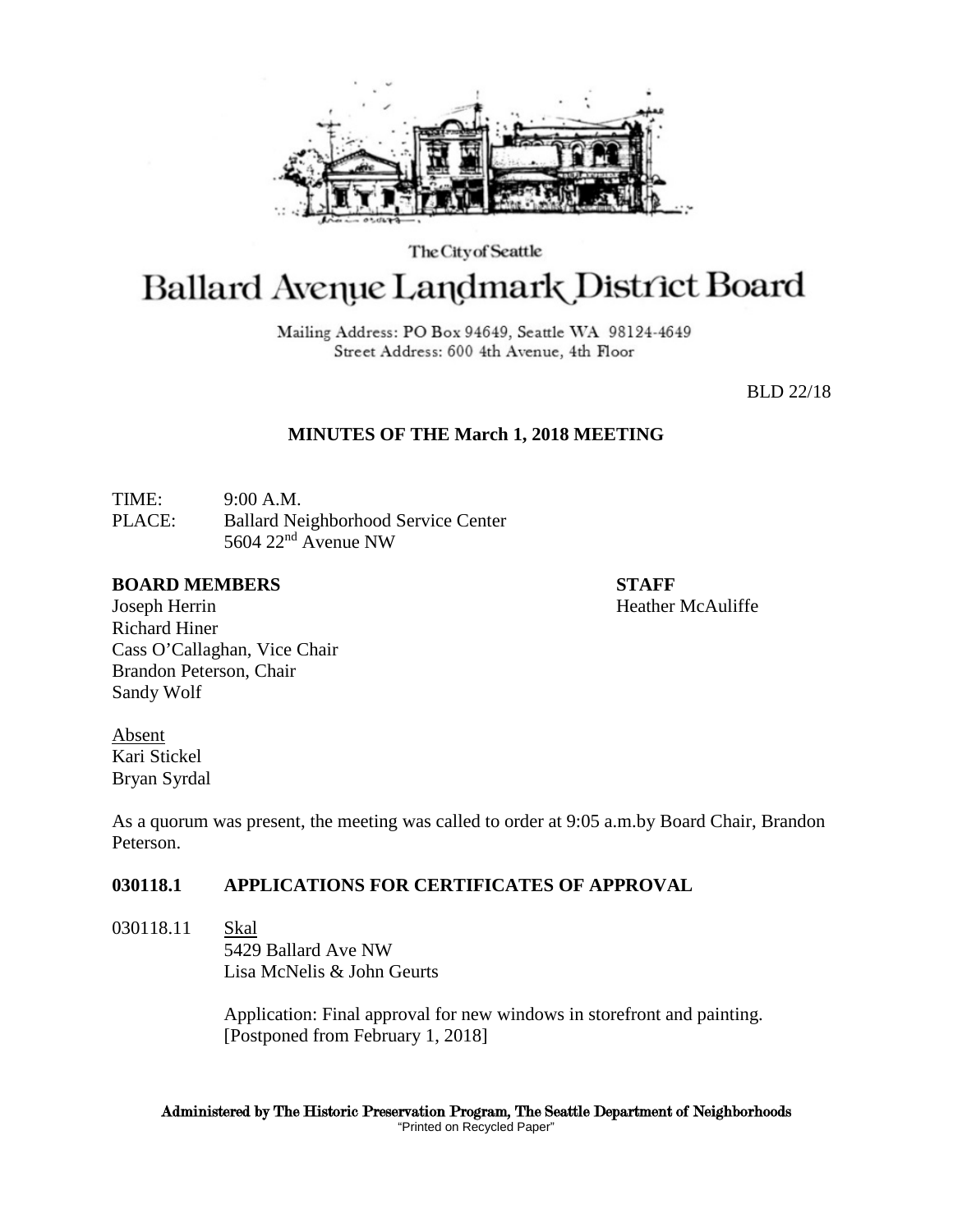Staff Report: Heather McAuliffe distributed exhibits from the application. The relevant guidelines were 5 and 6.

Applicant Comment: John Geurts, architect, explained the changes made to the design that was shown to the Board in February. The number of mullions has been reduced by half. The wood will be naturally finished. The mullions will be the same size as proposed earlier, but each will window will be twice as big. The wood will be mahogany, and the hardware will be bronze. There will be a transparent finish on the mahogany. He showed a sample of the wood and samples of the colors to be used for the painted areas.

Public Comment: There were no comments from the public.

Board Discussion: Board members concurred that the application met the guidelines.

Motion: Joe Herrin made a motion to approve the application as presented.

MM/SC/JH/SW 5-0-0

030118.12 San Fermo 5341 Ballard Ave NW Tim Baker

> Application: Approval for furniture on front porch; install two heaters above tables.

Staff Report: Heather McAuliffe distributed materials from the application. The relevant guidelines were 2 and 3.

Applicant Comment: The applicant explained that the furniture had not yet been approved. The electric heaters will have conduit run on the exterior. The heaters will be centered over the windows.

Public Comment: There were no comments from the public.

Board Discussion: Board members concurred that the furniture is appropriate, of subdued color, and maintain transparency into the space.

The Board next discussed the heaters. There was a discussion about the conduit. The Board asked the applicant to paint the conduit. It was noted that the conduit could be removed in the future.

Motion: Joe Herrin made a motion to approve the application as presented.

### MM/SC/JH/CO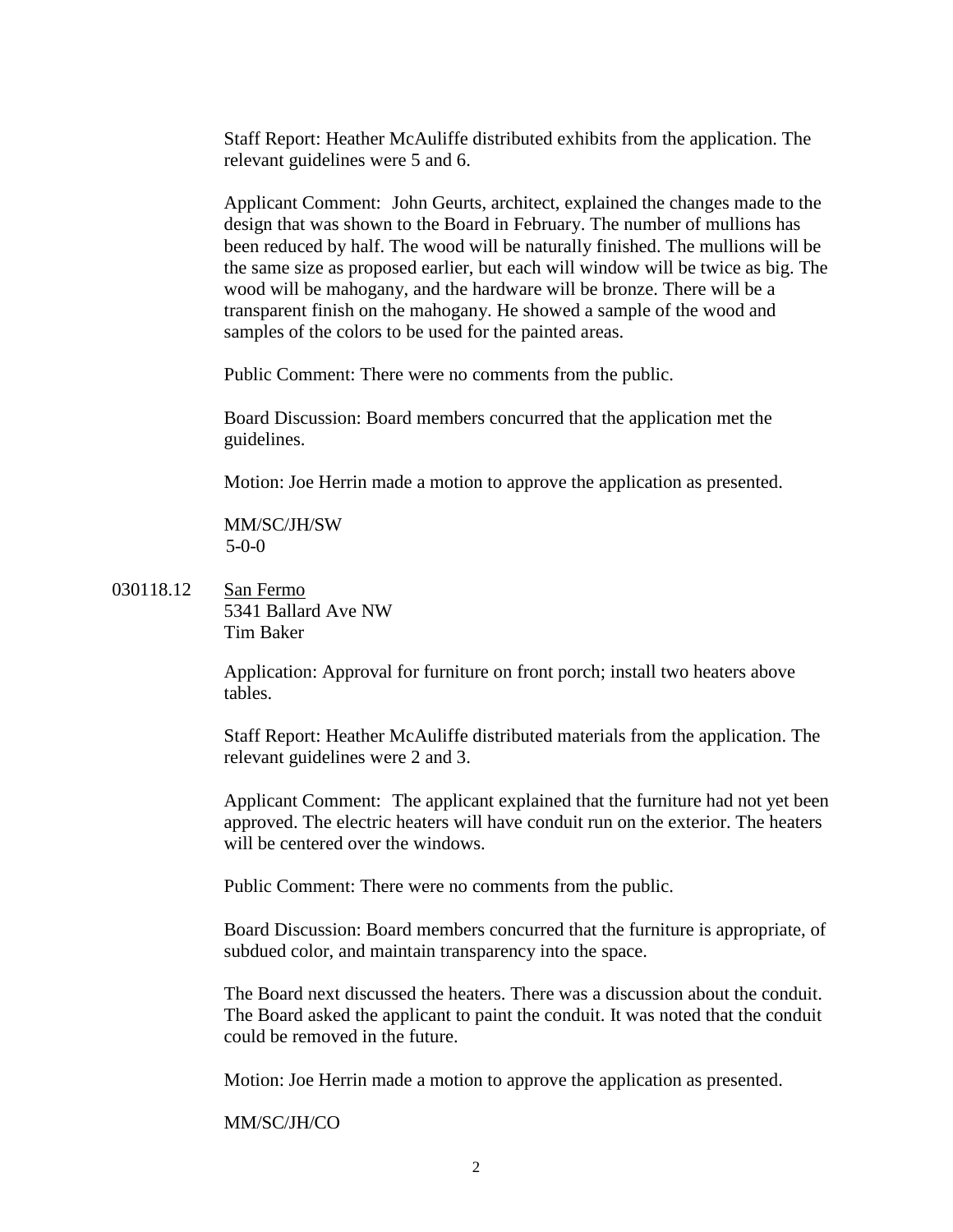5-0-0

# **030118.2 BOARD BRIEFINGS**

The briefings were presented out of order.

030118.22 Ballard Smoke Shop 5439 Ballard Ave NW Marlin Gabbert

> Proposed demolition of existing building and construction of new replacement building.

> Marlin Gabbert, architect, presented conceptual plans to demolish the existing building and replace it with a new building.

The Board advised the property owner that it likely would not approve demolition of the existing structure because it is a contributing building in the district. The Board provided feedback on what might constitute an acceptable addition to the existing building.

030118.21 Mapping Historic Ballard: Shingletown to Tomorrow Davidya Kasperzyk

Briefing on community project documenting historic Ballard architecture.

Davidya Kasperzyk, architect and community member, explained the background of the project and provided an overview of the efforts to document historic structures in Ballard.

# **030118.3 BOARD BUSINESS**

No items were discussed.

**030118.4 APPROVAL OF MINUTES**

There were no minutes reviewed.

**030118.5 REPORT OF THE CHAIR**

No report.

# **030118.6 STAFF REPORT**

No report.